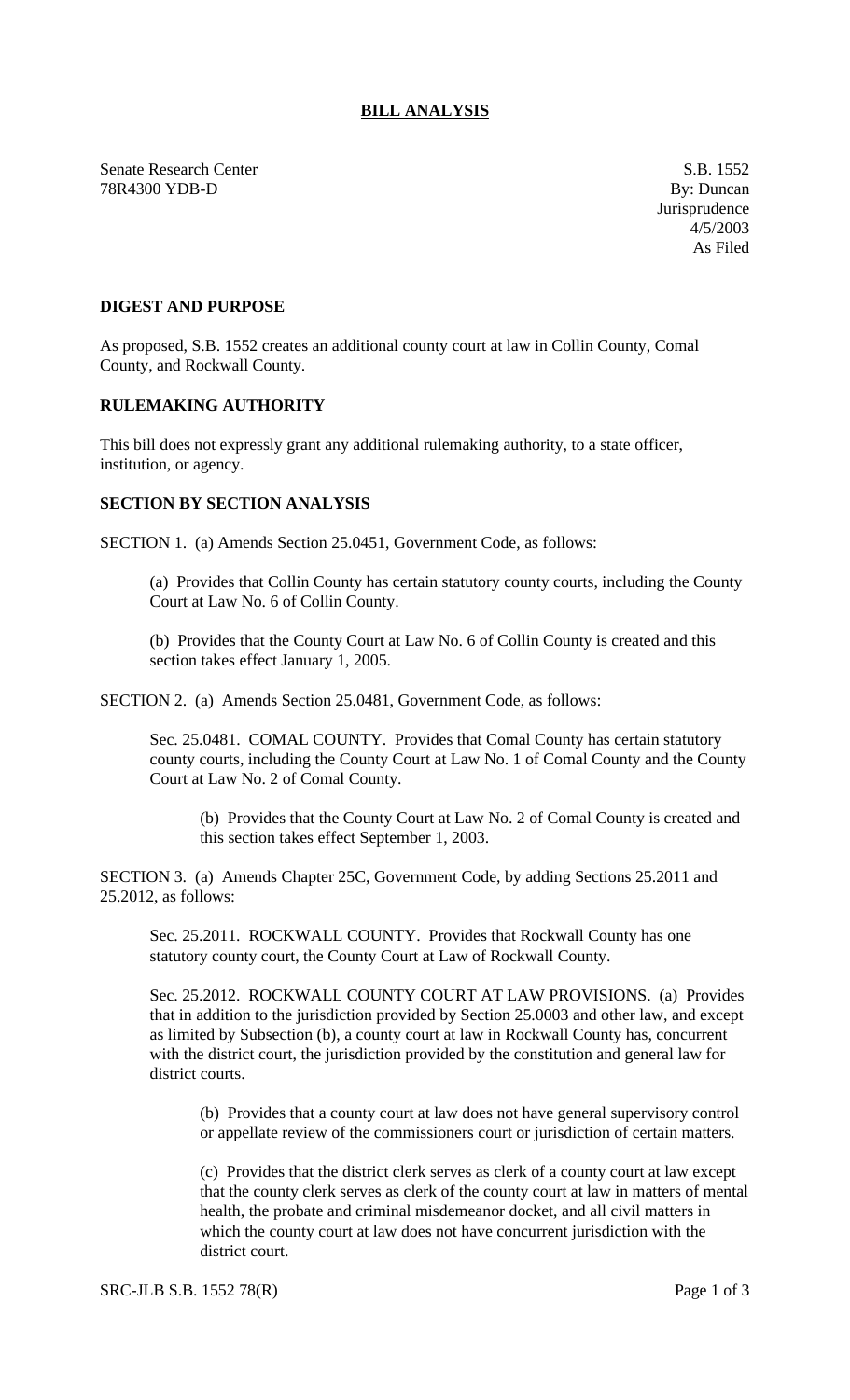(d) Authorizes jurors regularly impaneled for the week by the district courts to, at the request of the judge of a county court at law, be made available by the district judge in the numbers requested and to serve for the week or until released in the county court at law.

(e) Authorizes a county court at law to summon jurors through the county clerk for service in the county court at law in the manner provided by the laws governing the drawing, selection, and service of jurors for county courts. Requires jurors summoned to be paid in the same manner and at the same rate as jurors for district courts in Rockwall County. Authorizes jurors summoned to the county court at law, by order of the judge of a county court at law, to be transferred to the district court for service in noncapital felony cases.

(f) Provides that notwithstanding Sections 74.091 and 74.0911, a district judge serves as the local administrative judge for the district and statutory county courts in Rockwall County. Requires the judges of district courts to elect a district judge as local administrative judge for a term of not more than two years. Prohibits the local administrative judge from being elected on the basis of rotation or seniority.

(g) Requires the district clerk, when administering a case for the county court at law, to charge civil fees and court costs as if the case had been filed in the district court. Requires the case, in a case of concurrent jurisdiction, to be assigned to either the district court or the county court at law in accordance with local administrative rules established by the local administrative judge.

(h) Requires the judge of the county court at law to appoint an official court reporter for the court and to set the official court reporter's annual salary, subject to approval by the county commissioners court. Requires the official court reporter of the county court at law to take an oath or affirmation as an officer of the court. Provides that the official court reporter holds office at the pleasure of the judge of the court and shall be provided a private office in close proximity to the court. Provides that the official court reporter is entitled to all rights and benefits afforded all other county employees.

(i) Requires the judge of the county court at law to hire a staff with the approval of the county commissioners court and through the county budget process. Provides that the staff of the judge of the county court at law consists of a court coordinator and a bailiff. Provides that court personnel employed under this subsection are entitled to receive a salary set by the commissioners court and other employment benefits received by county employees.

(j) Requires the bailiff of a county court at law, not later than one year after the date of appointment, to obtain a peace officer license under Chapter 1701, Occupations Code, from the Commission on Law Enforcement Officer Standards and Education. Requires the sheriff of Rockwall County to deputize the bailiff of a county court at law. Provides that the bailiff of a county court at law is subject to the training and continuing education requirements of a sheriff's deputy of the county. Requires the sheriff to remove from office a bailiff who does not receive a peace officer license within one year of appointment as required by this subsection.

(k) Requires the judge of a county court at law to be a United States citizen at the time of appointment or election.

(l) Requires the judge of a county court at law to diligently discharge the duties of the office on a full-time basis and prohibits engaging in the private practice of law.